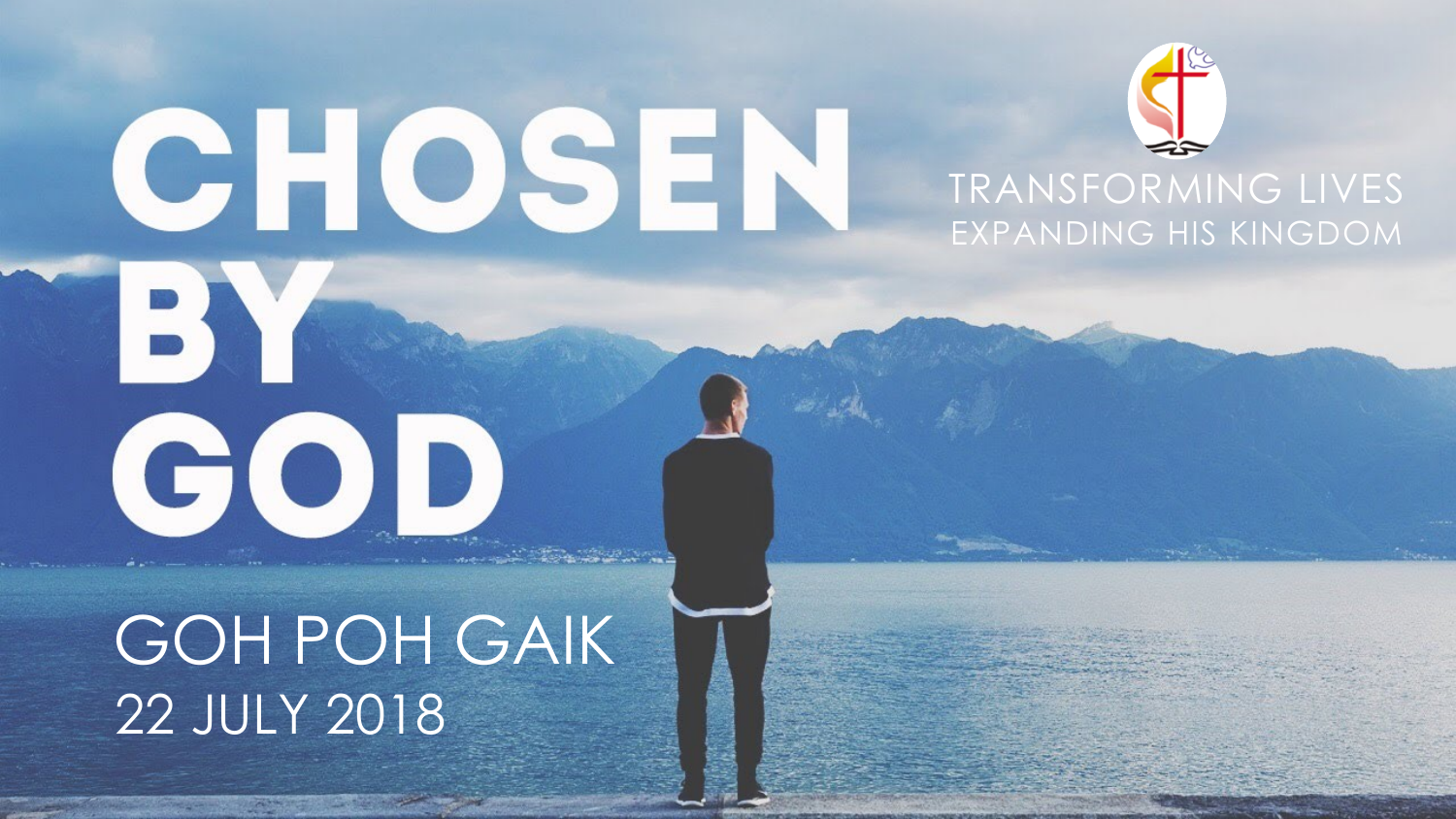

## **Chosen by the LORD**

## *(1 Sam 10:24; 16:1)*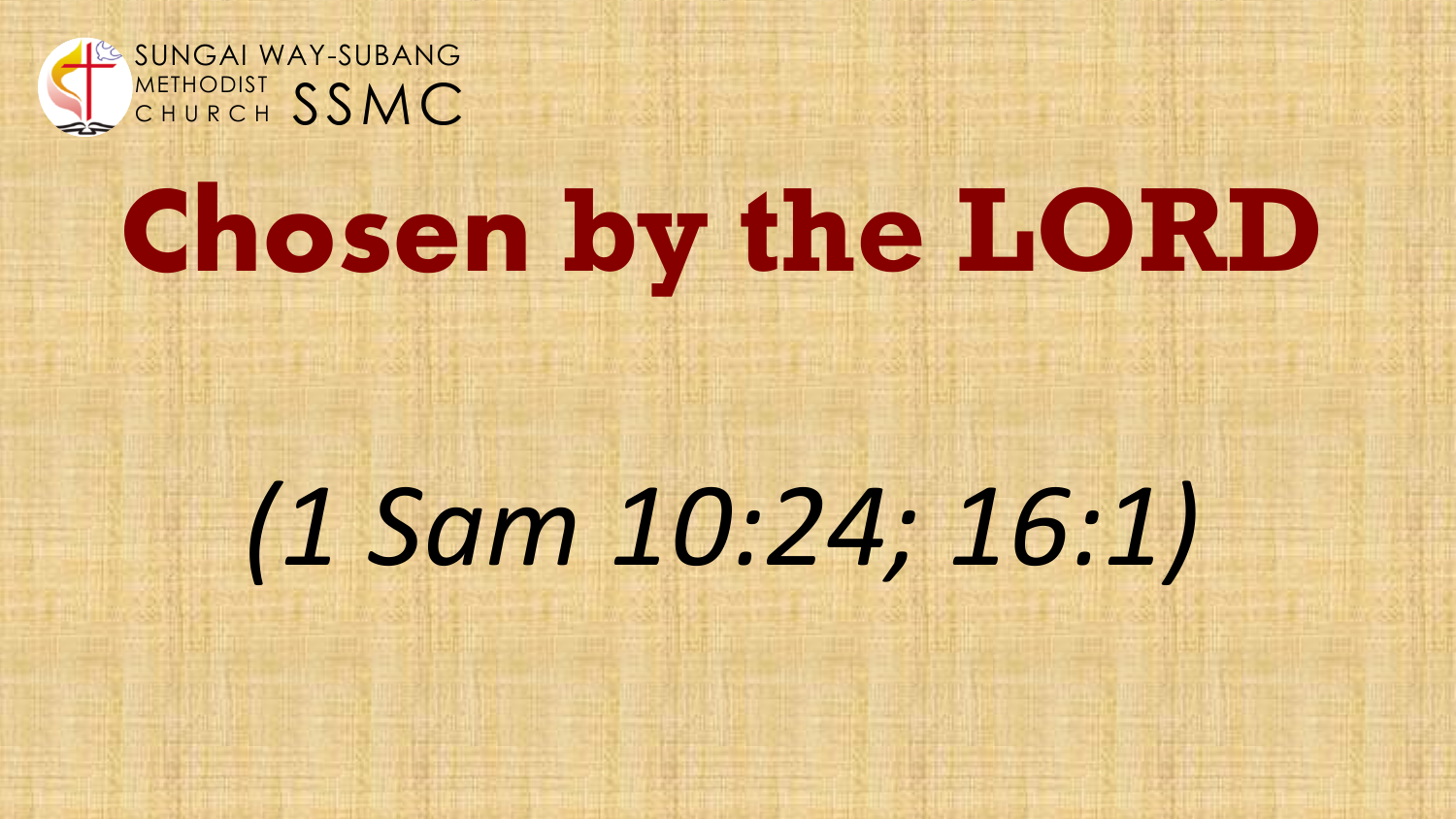### The Pastor Stole Our Spoon. SANCAL MATERIAN STAR



A pastor had dinner at the home of a couple in his church. After he let, the wife said to the husband, "I think he stole our spoon!" This bothered her for awhile. A year later the couple had the pastor for dinner again. Unable to resist, the wife asked, "Did you steal our spoon last year?" The pastor replied, "No I put it inside your Bible."

www.CourageousChristianFather.com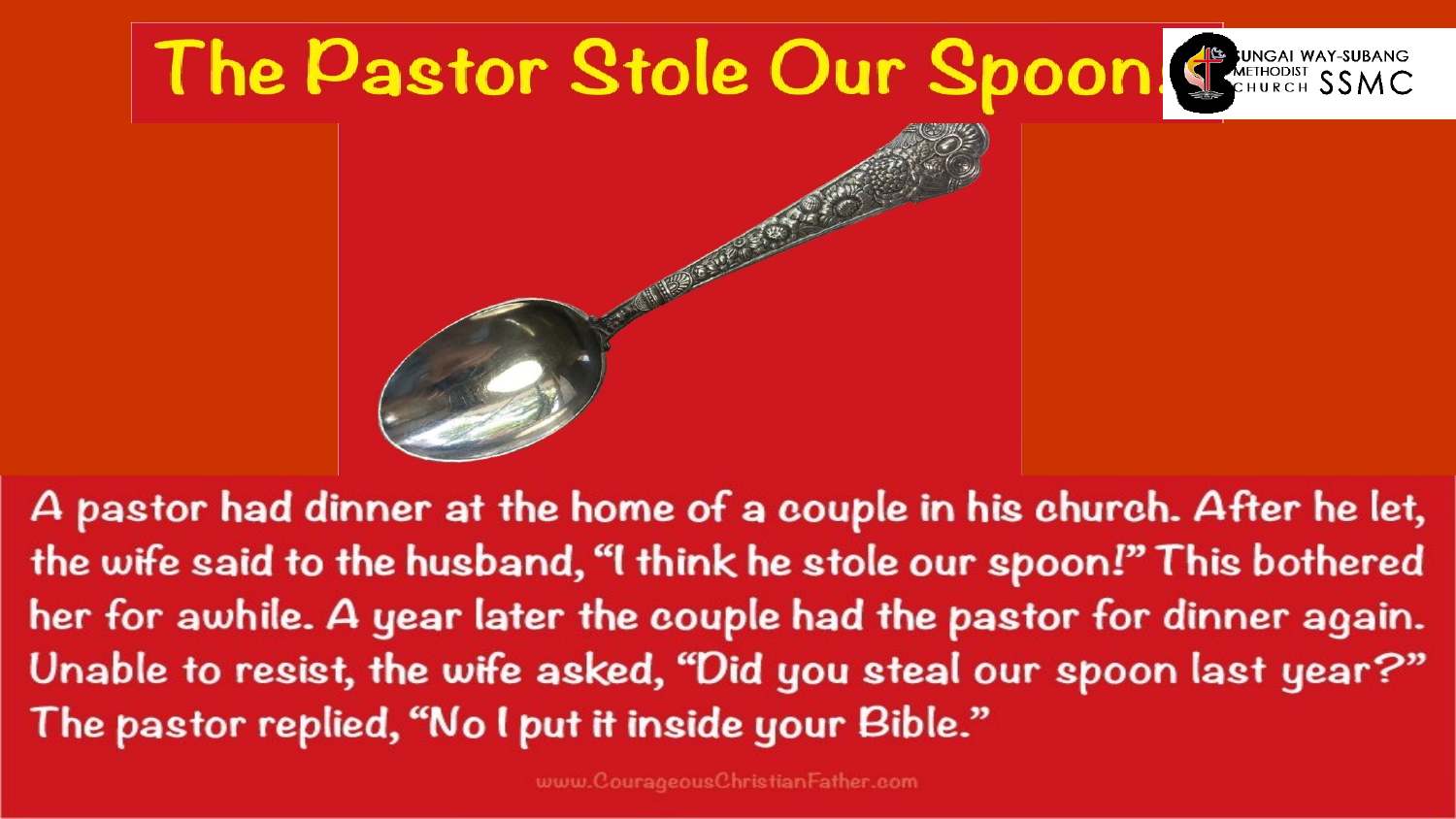





#### **Israel asks for a king**

#### **A nation in transition**  … now appoint a king to lead us such as all the other nations have *(1 Sam 8:5)* We want a king over us. Then we will be like all the other nations *(1 Sam 8:19, 20)*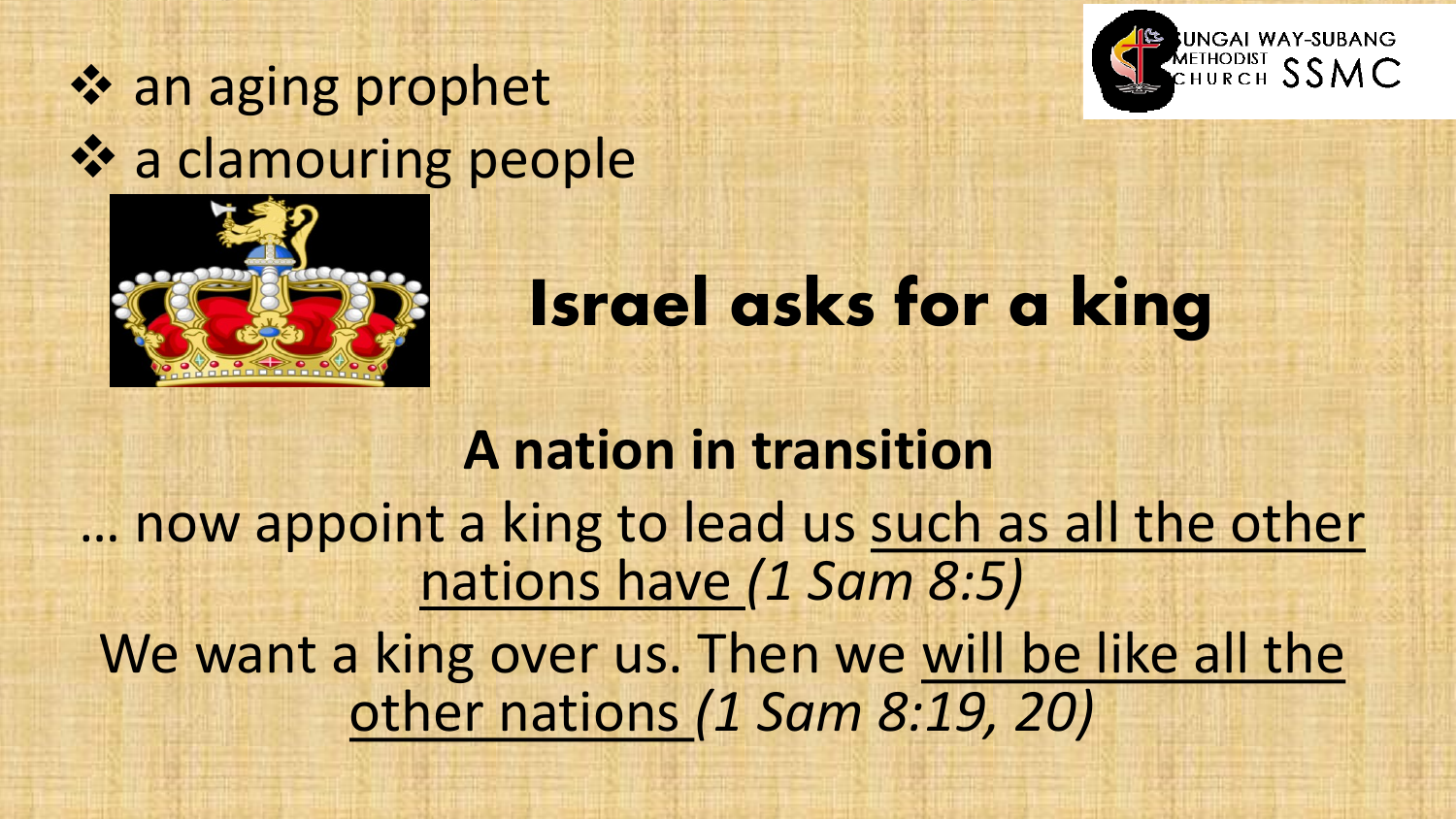

### Israel was in a covenant relationship with God. **'For the sake of His great name the LORD will not reject His people, because the LORD was pleased to make you His own.'**  *(1 Sam 12:22)*

*(1 Sam 12:22)*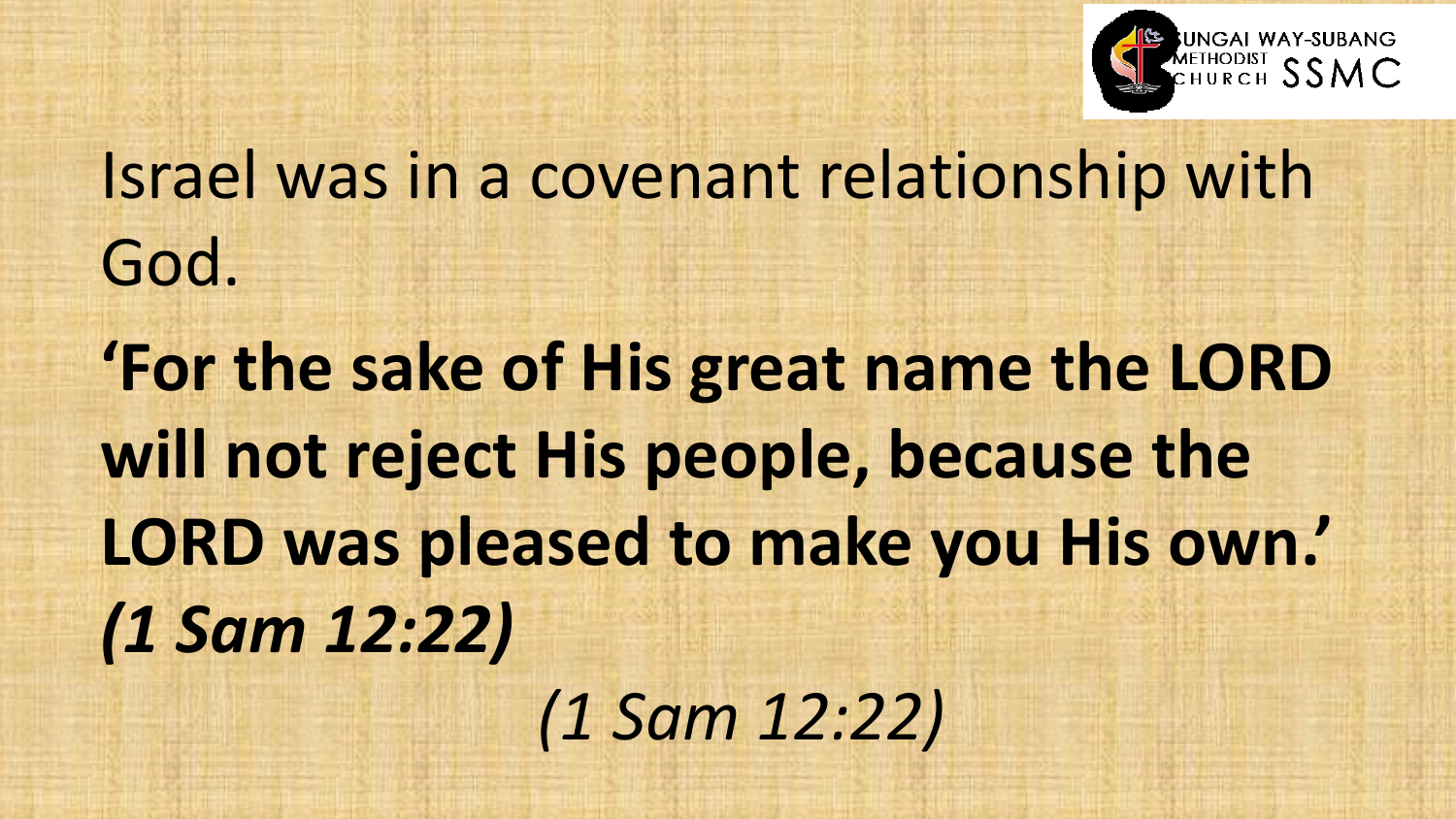



### **The King in Israel**

- not autonomous in his authority and power
- to rule under the authority of the LORD and the word of His prophet

**People and king will continue to recognise the LORD as their ultimate King**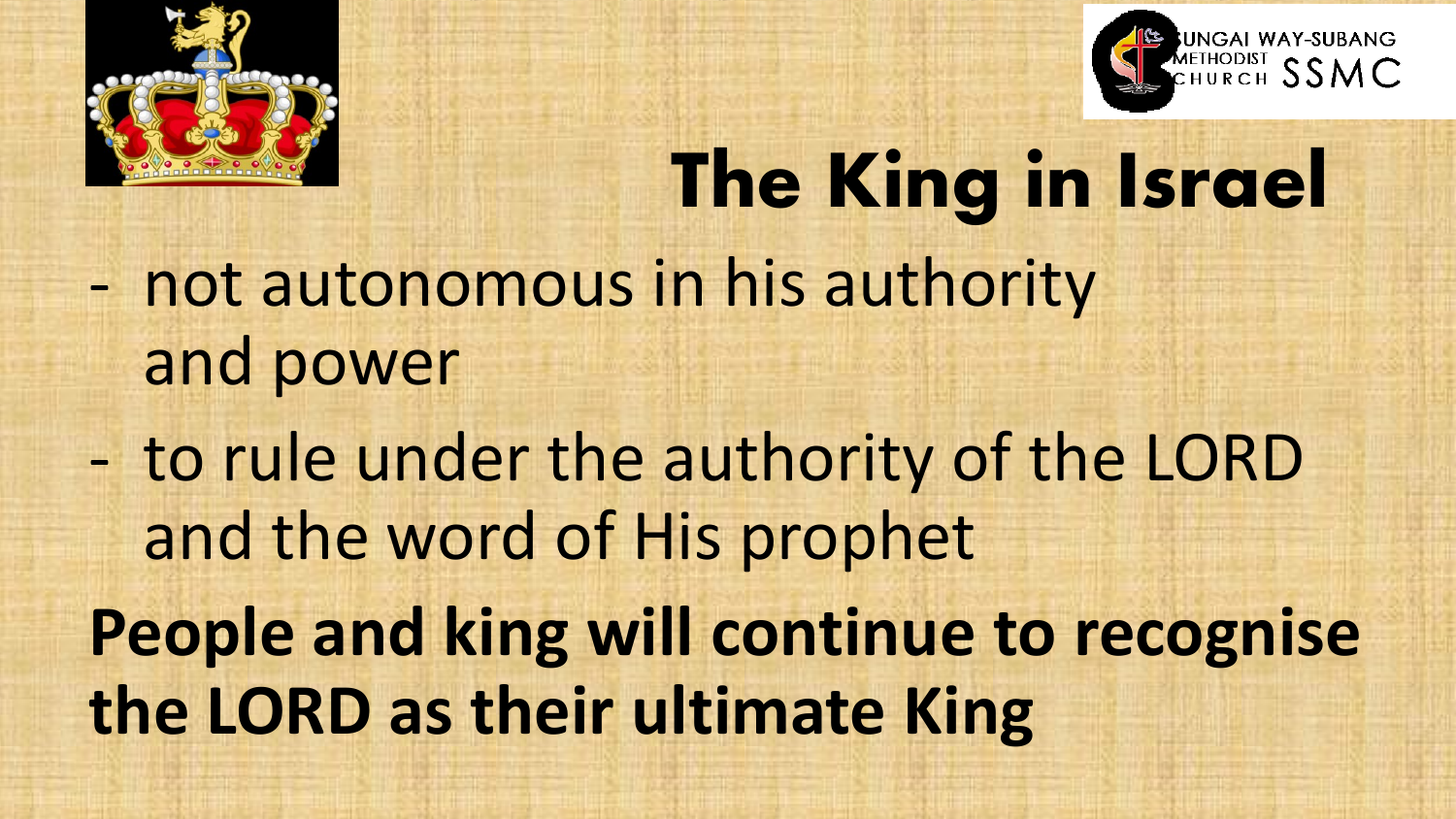

## **SAUL - Chosen to be King** *He squandered his Anointing*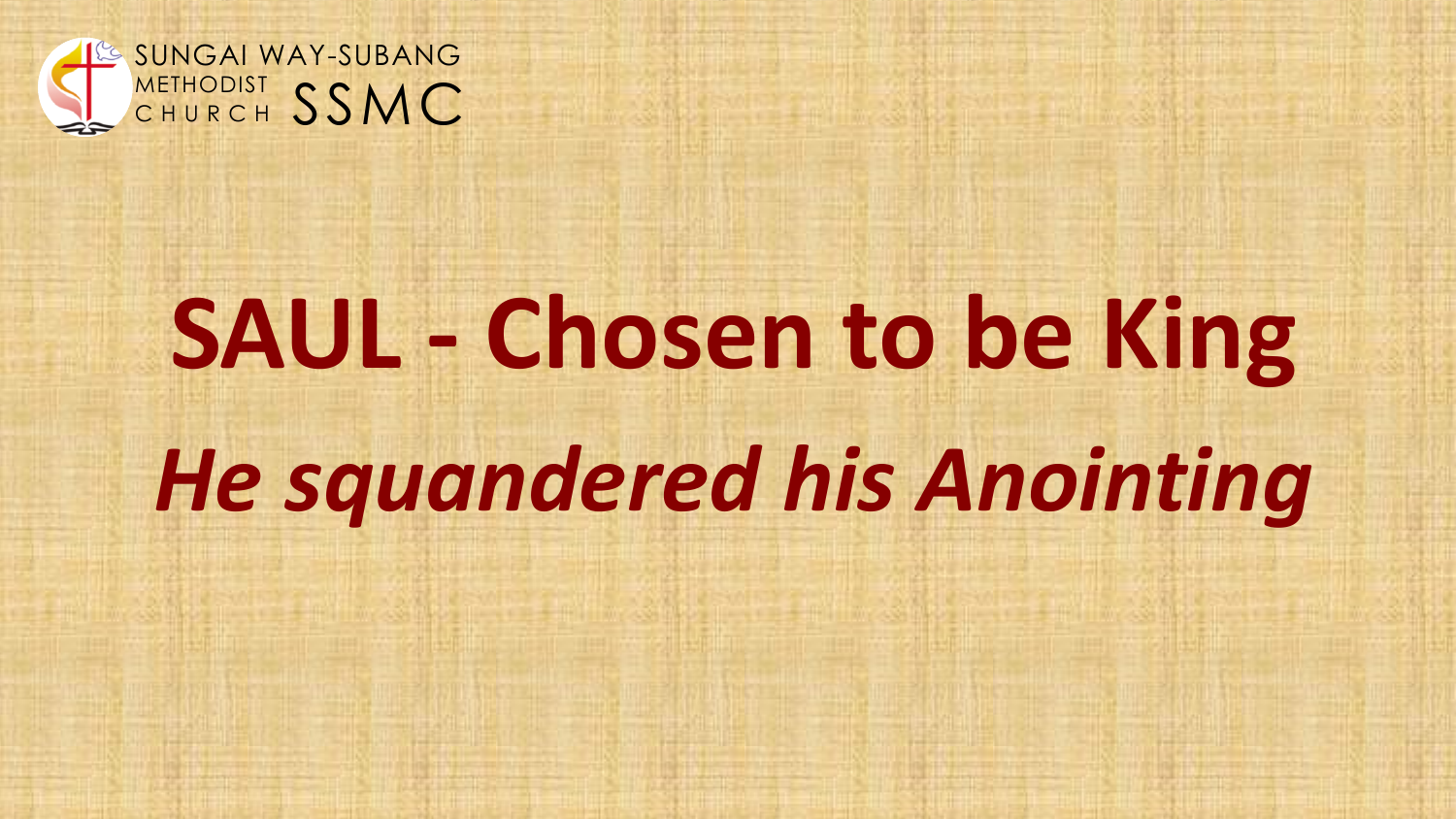### **How It Went Wrong** *(1 Sam 15)*

**1. A Poor Memory : Forgot!** *(1 Sam 15:1,17) (1 Sam 12:9)* - they forgot the LORD **Although human kingship has been established, Israel will continue to recognise the LORD as their true King.** *(1 Sam 12:22)* 

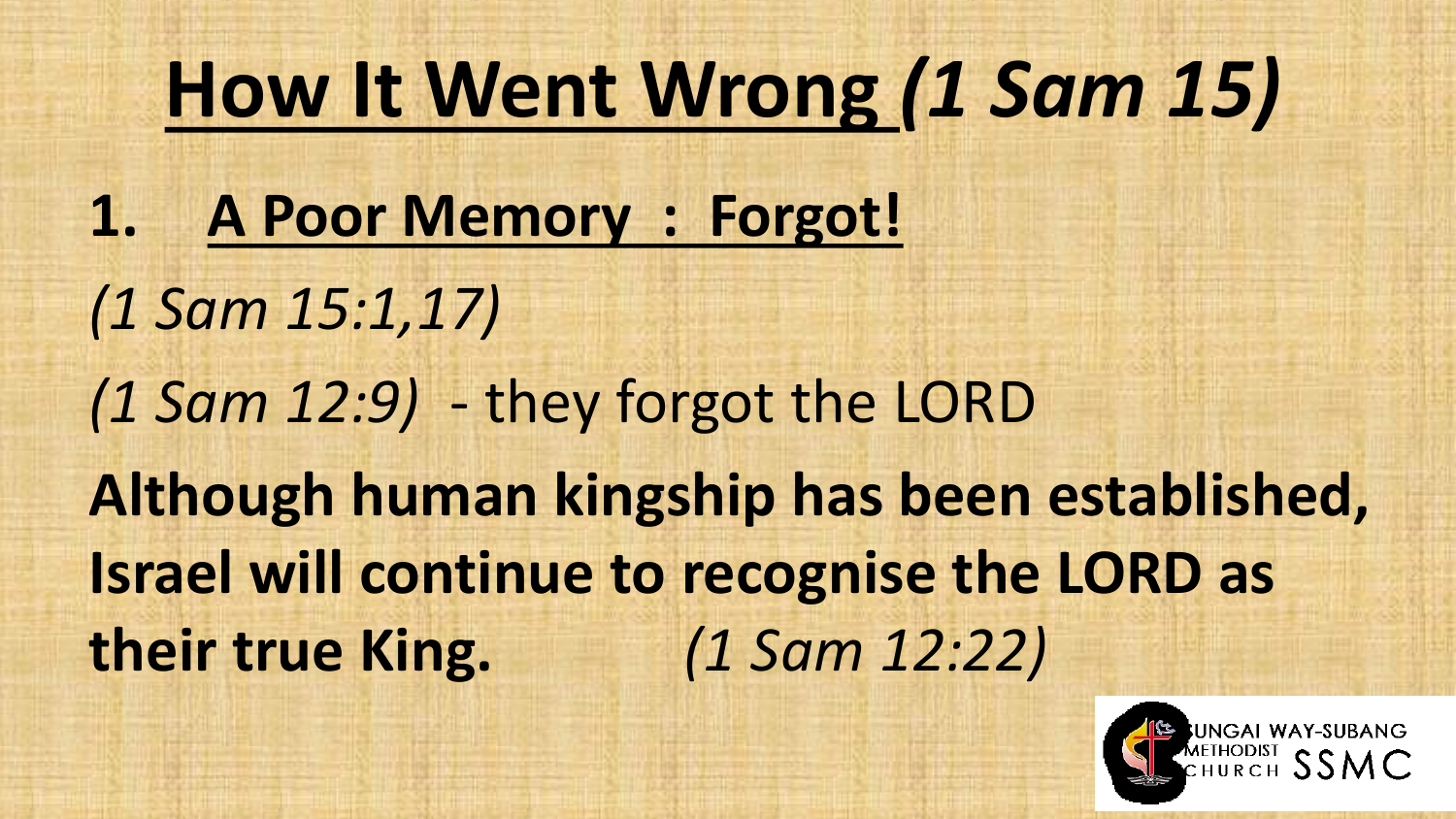

## **The Amalekites** *(Deut 25:17-19)* **2. Obedience…..with a "But"**

*(1 Sam 15:7-9)*

The "buts" in our obedience expose our disobedience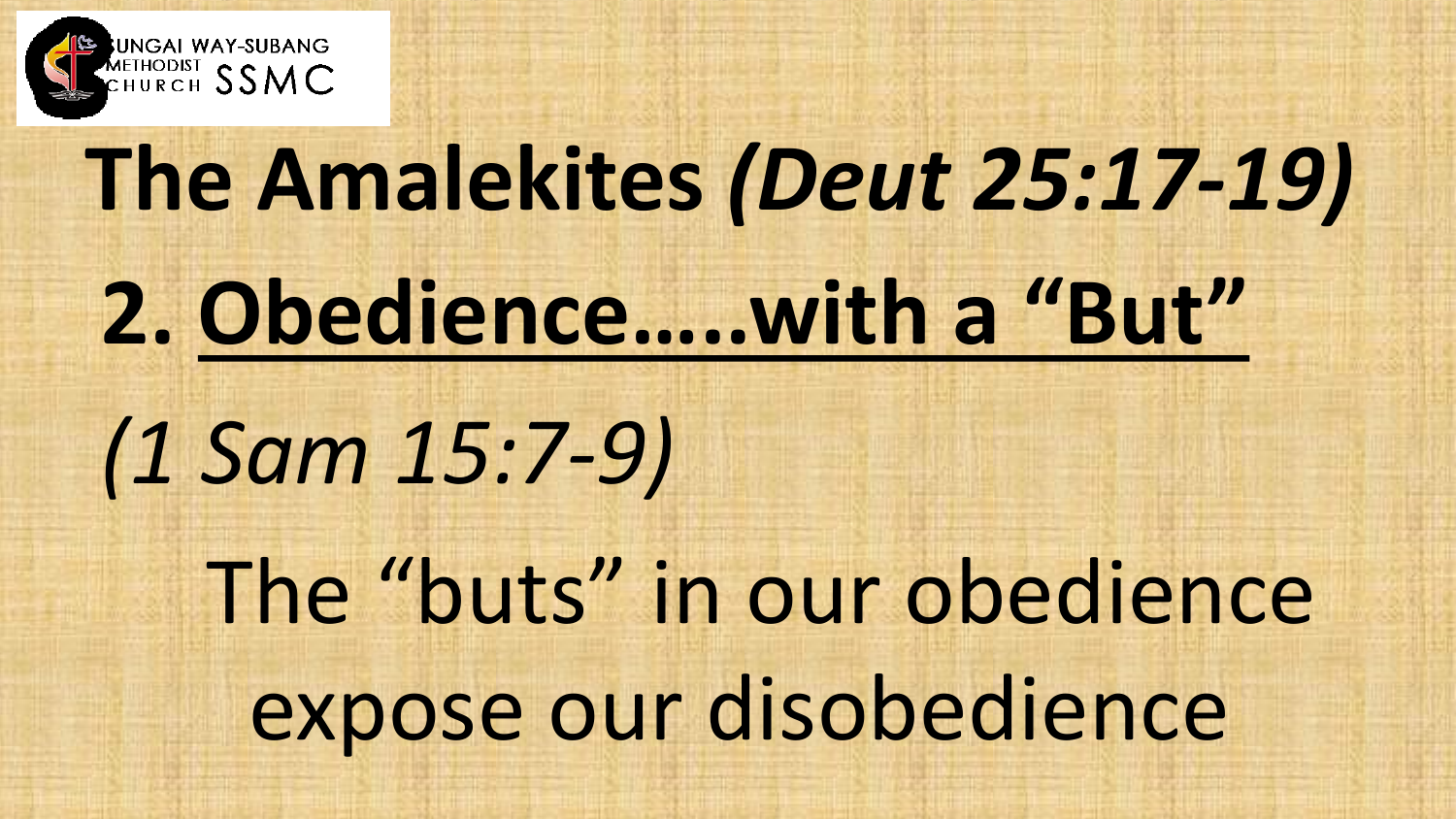



### **# Rebellion -** opposing, resisting God's rule **# Arrogance -** having an exaggerated sense of our own importance **# Rejection -** dismissing God's rule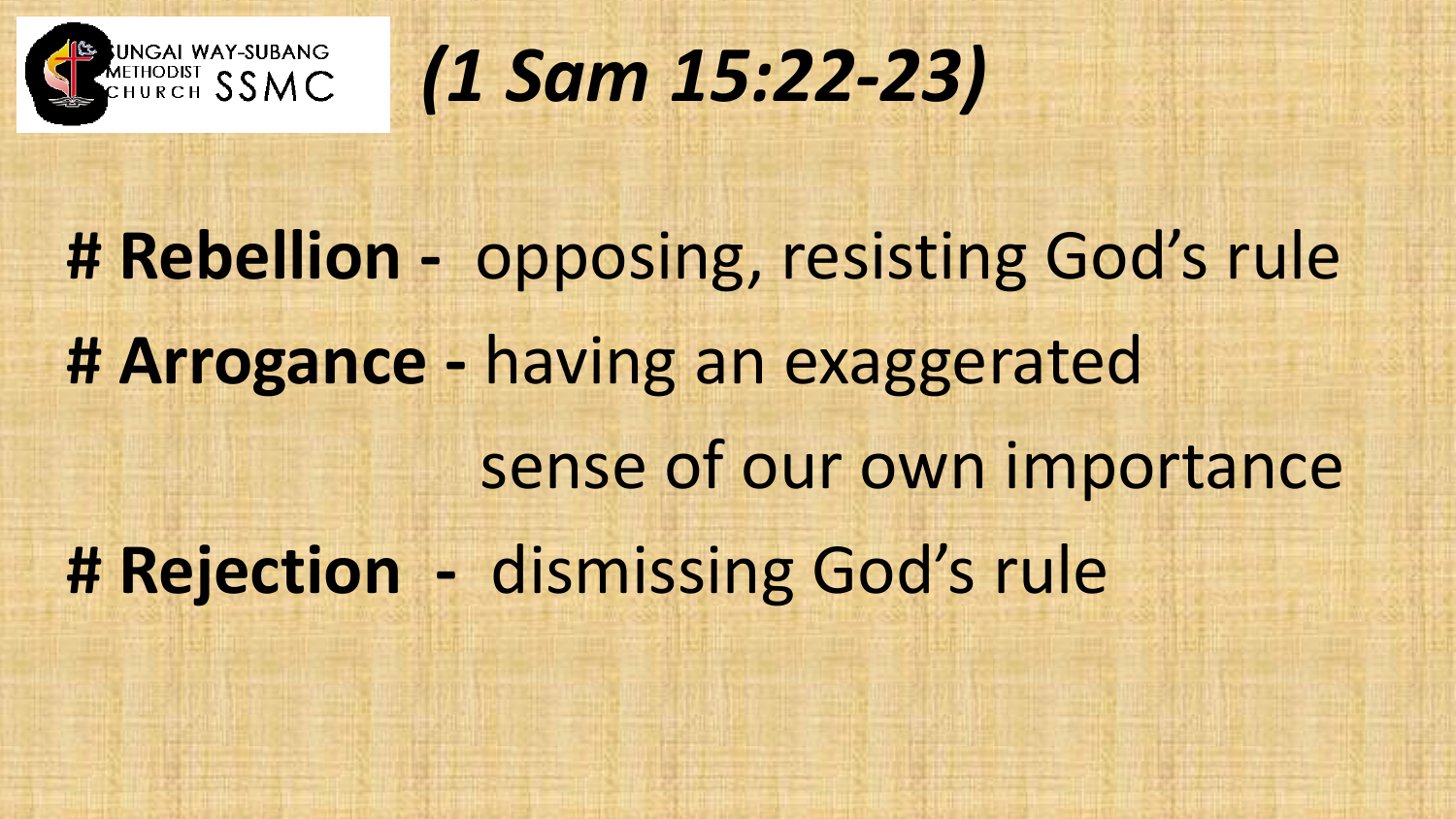

### **3. On a Pedestal** *(1 Sam 15:12)*

### **4. A Straying Heart** *(1 Sam 15:11)*

*'Prone to wander, LORD, I feel it Prone to leave the God I love Here's my heart, O take and seal it Seal it for Thy courts above.'*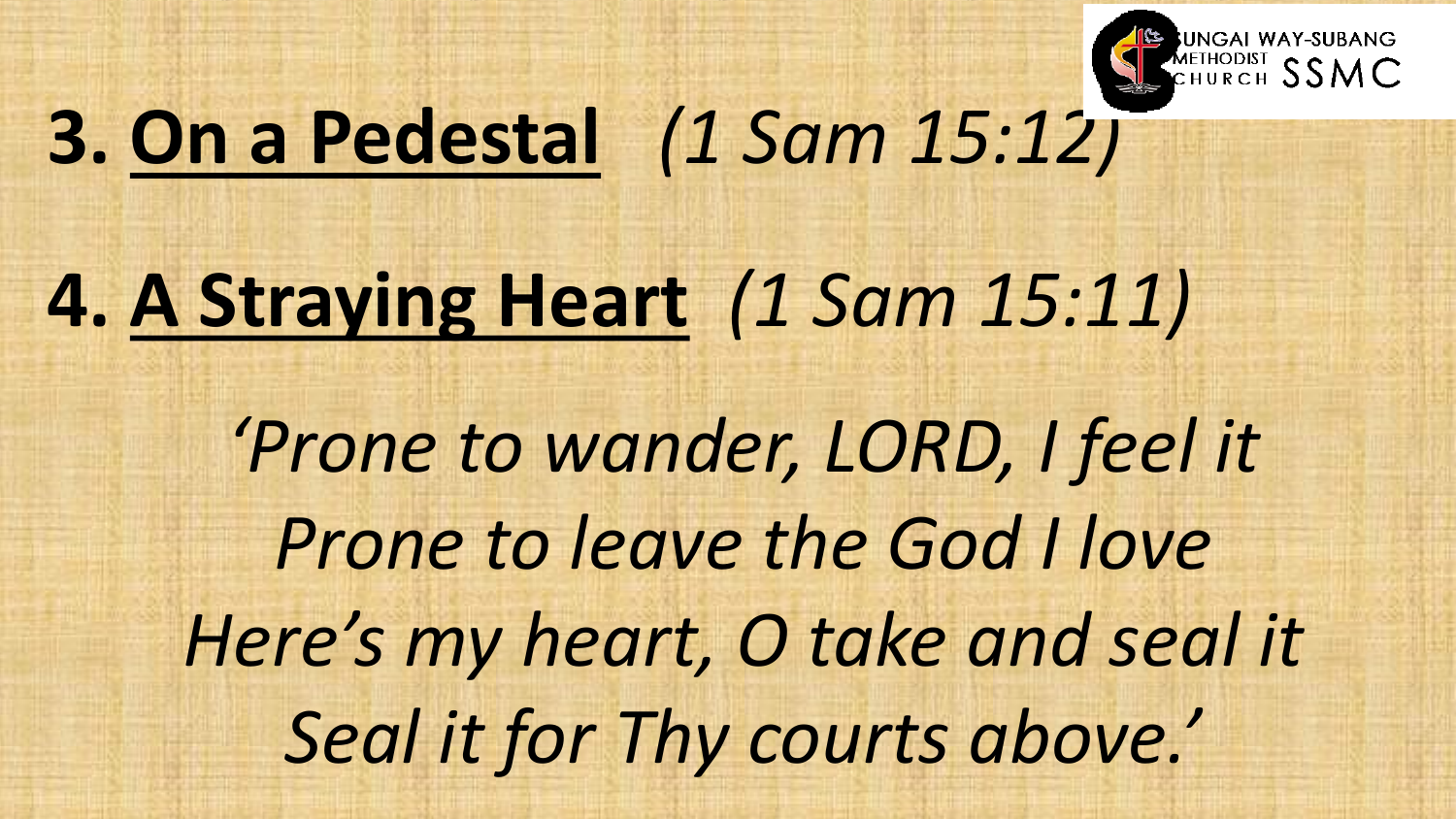

**'You acted foolishly.'** *(1 Sam 13:13a)* **'The LORD has rejected you as king over Israel.'** *(1 Sam 15:26)* **'Surely I have acted like a fool and have erred greatly.'** *(1 Sam 26:21)*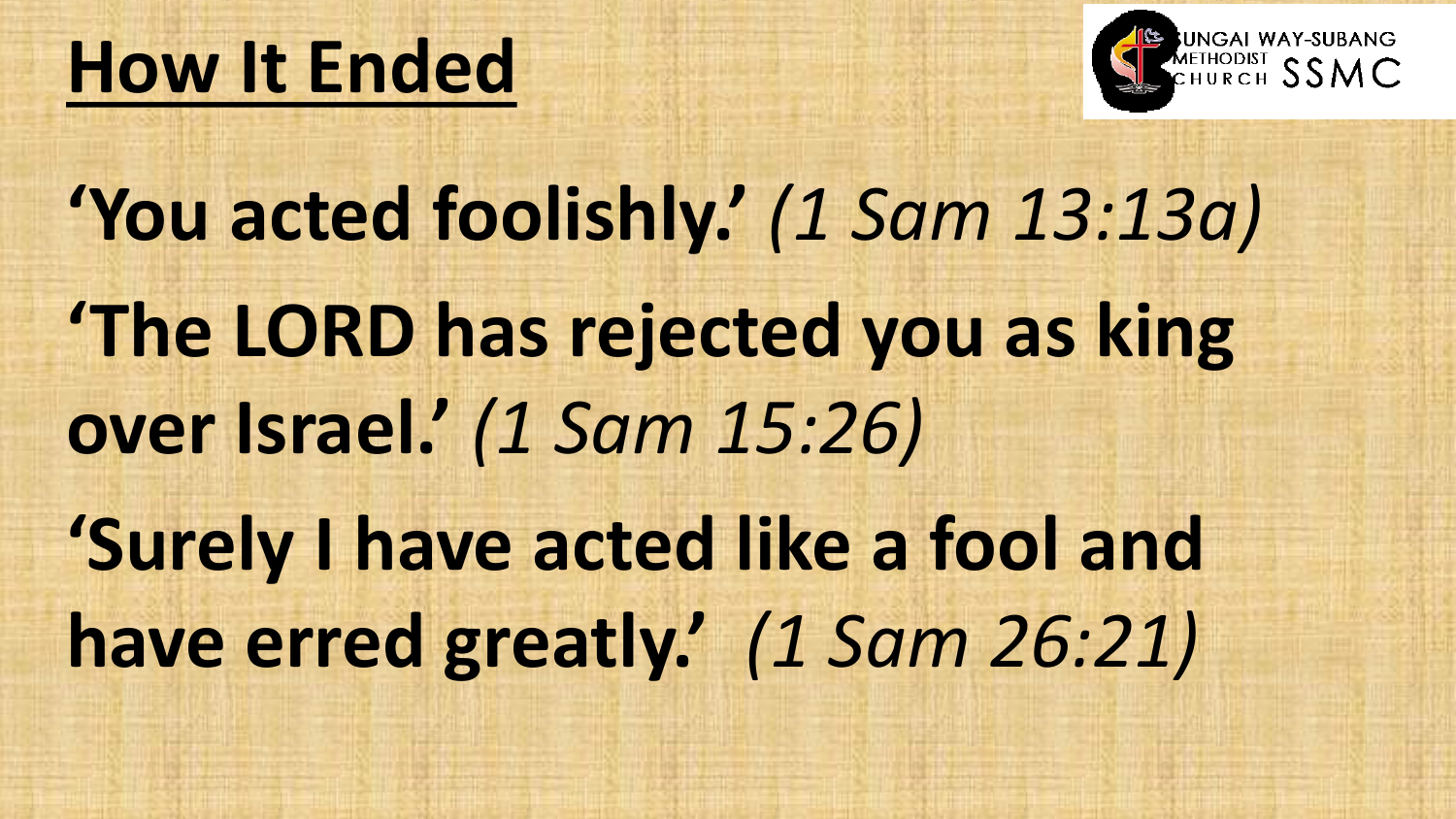

## **DAVID - Chosen to be King** *He received God's approval*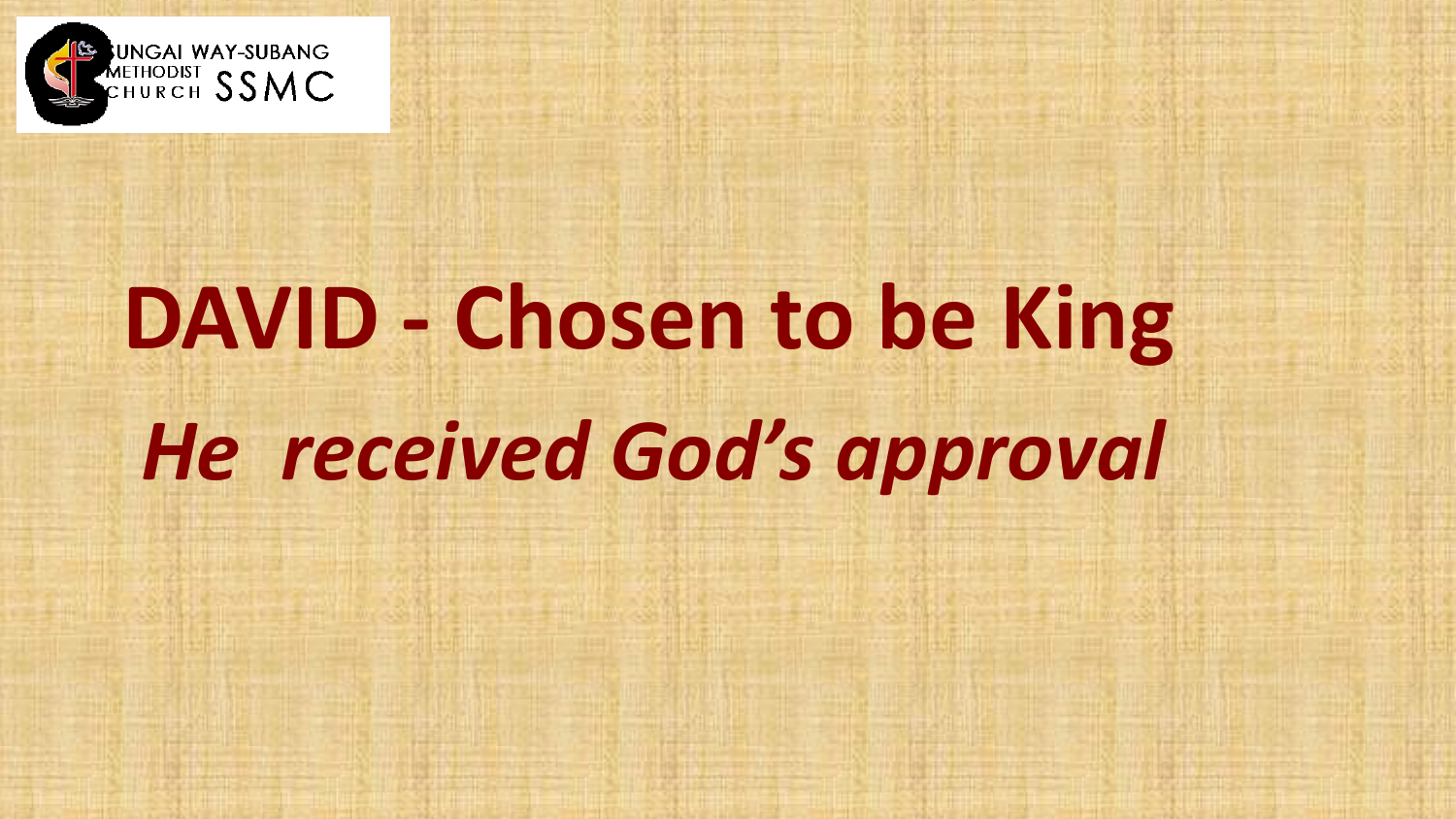#### **How It Went Right** URCH SSMC *(1 Sam 13:13-14; Acts 13:22)* **1. The Marks of a man after God's own heart**

**E** a personal relationship, depth, intimacy **E** knows God's Word & His ways **. has deep devotion, faith & trust in Him E** jealous for the name & glory of God

▪ repent deeply *(Psa 51)*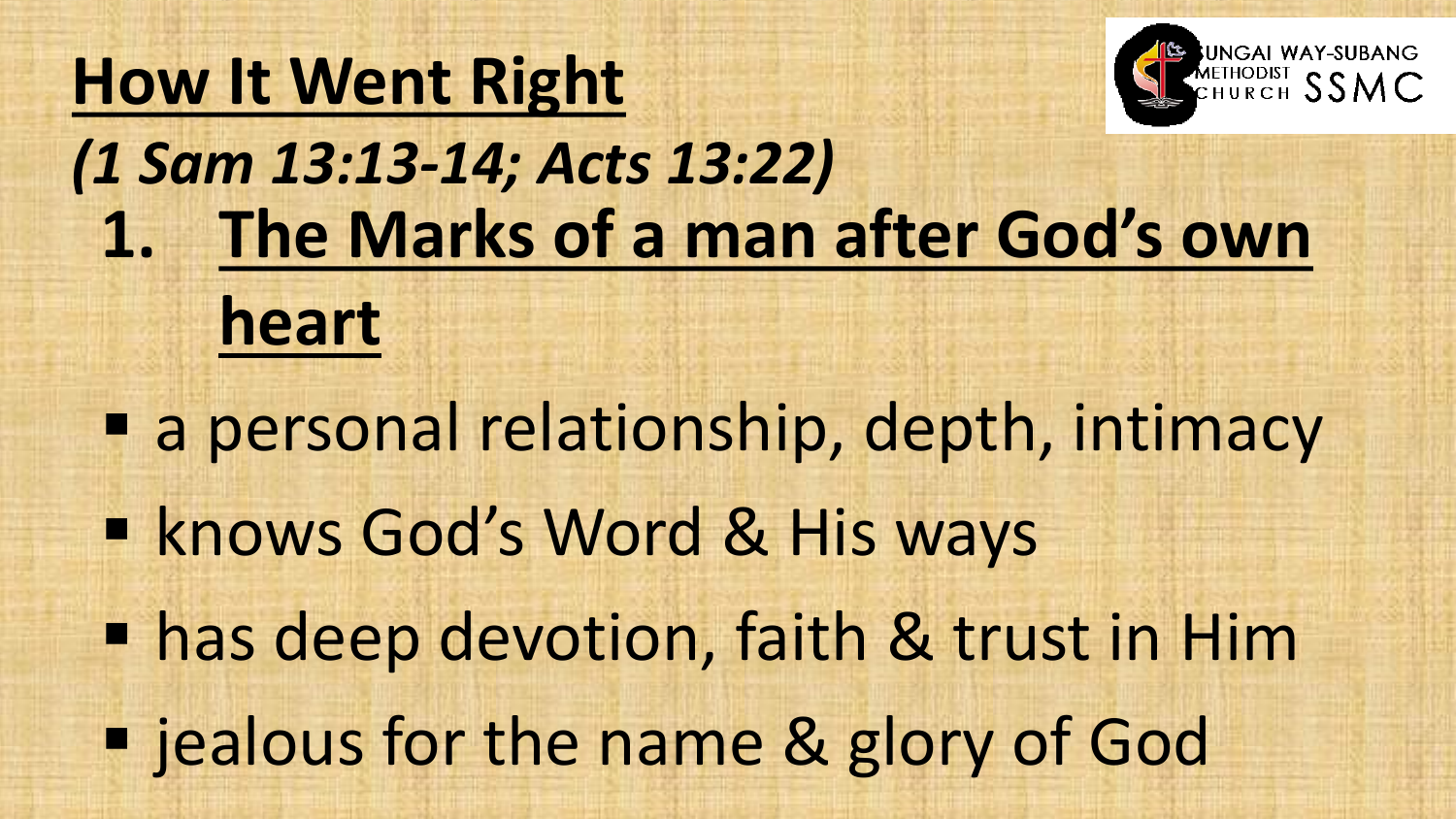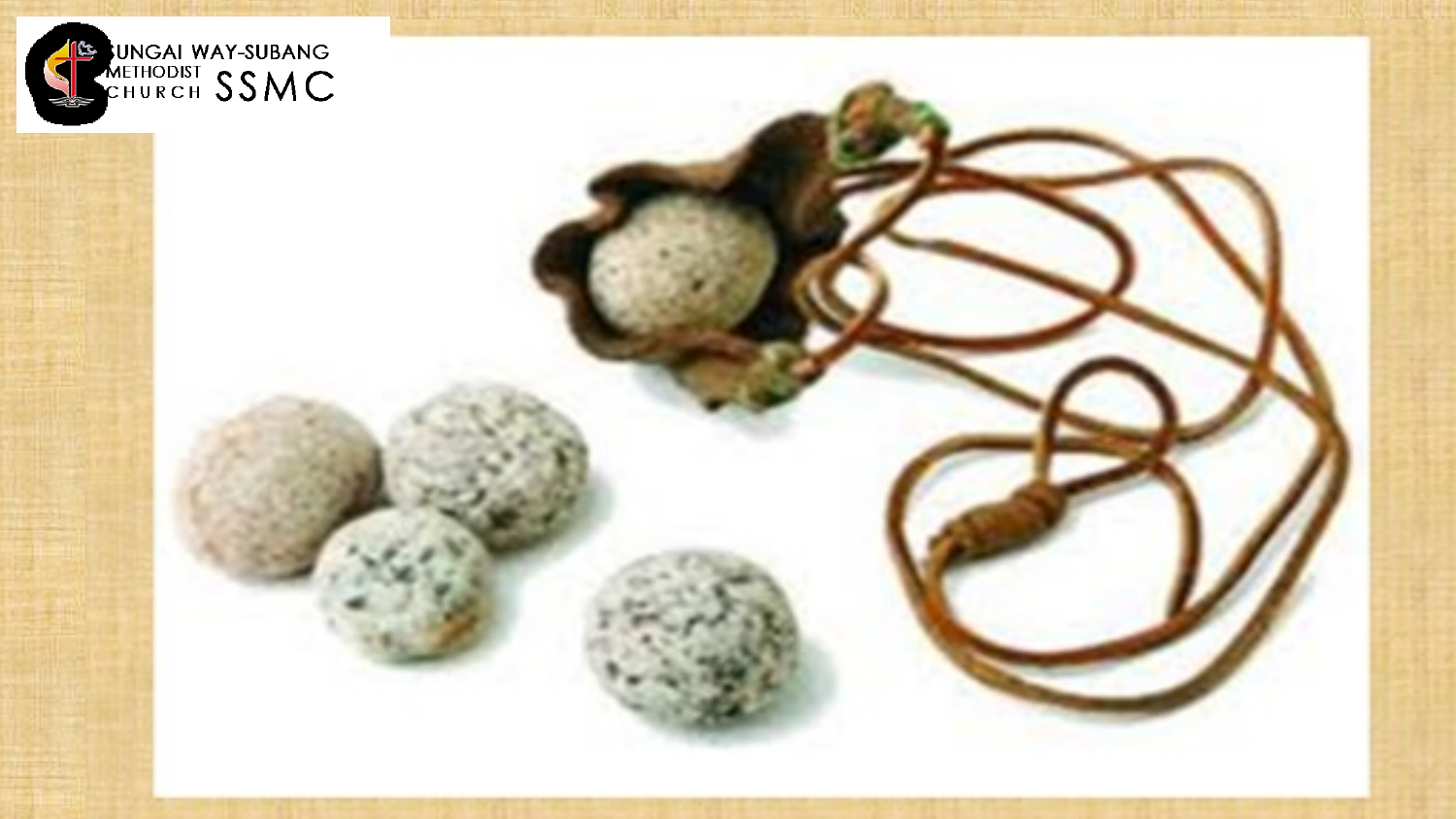

## David was the **ignored youngest son tending the sheep**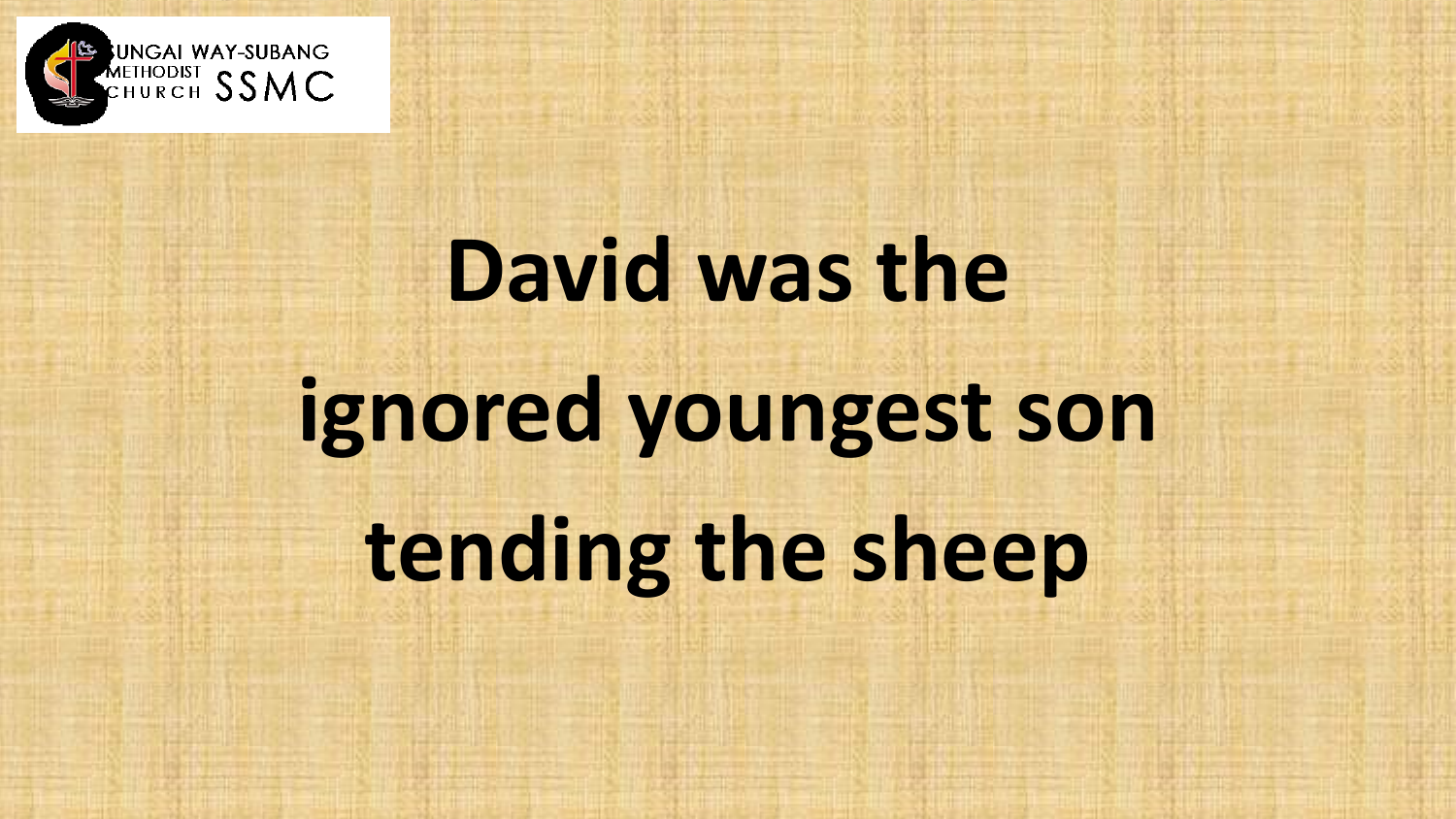**2. The Making of a man after God's own heart** *(1 Sam 17:34-37)* • in the daily routines, in the ordinary tasks of everyday life

- in the dangers and distresses
- forge a deep personal faith and devotion to the LORD
- away from the applause & praise of man